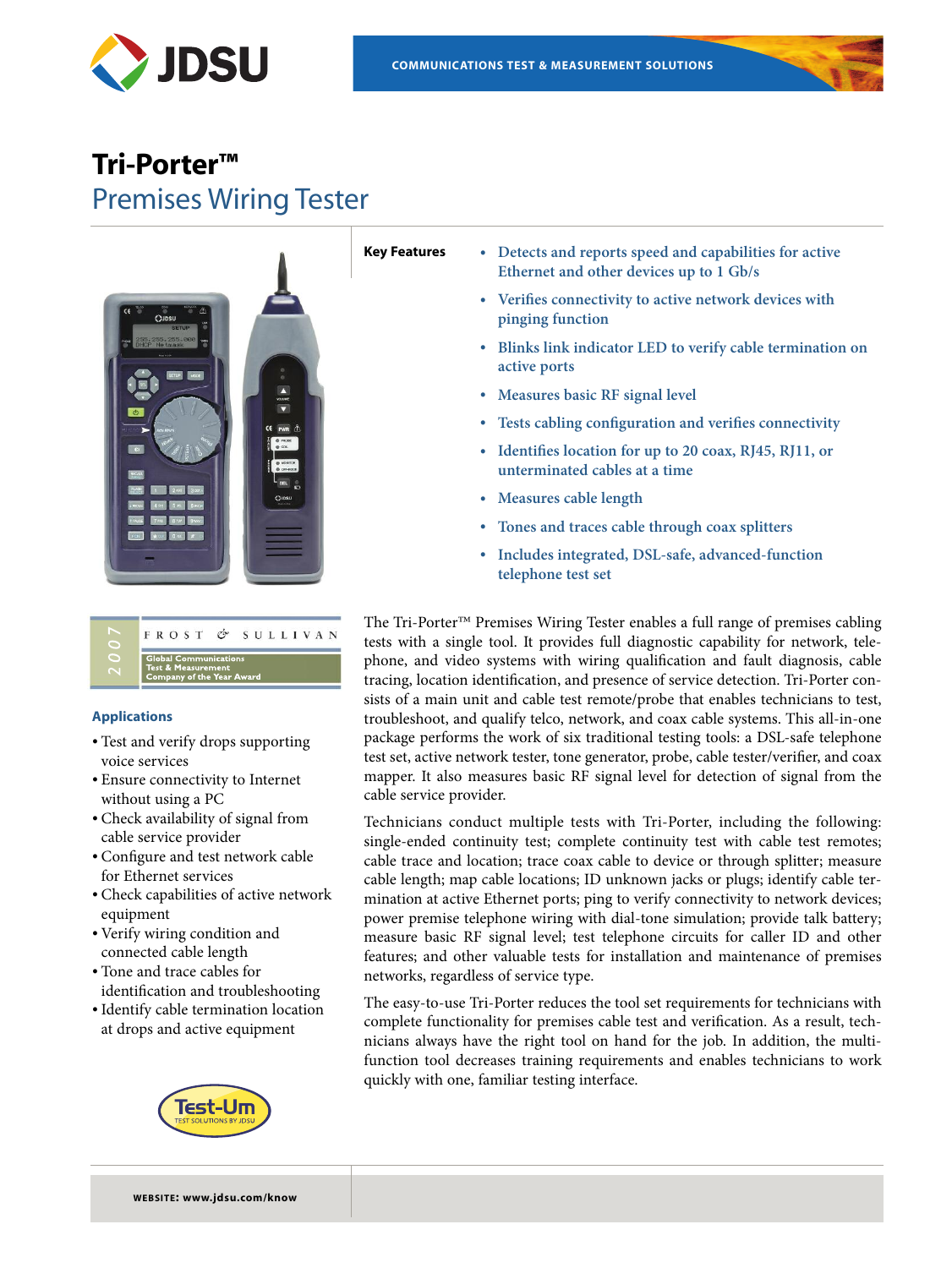# Tri-Porter replaces up to six traditional testing tools.

Testing and verifying voice, video, and IP-based services on the premises takes less time and is more convenient and economical with this all-in-one tool.



The Six-in-One Premises Wiring Tester

**Lil'Buttie Ranger**™ DSL-Safe Telephone Test Set

> **TestifierPRO**™ Cable Tester and Verifier

 $\frac{1}{2}$ 

**Resi-Tracer**™ Tone Detector and Cable Finder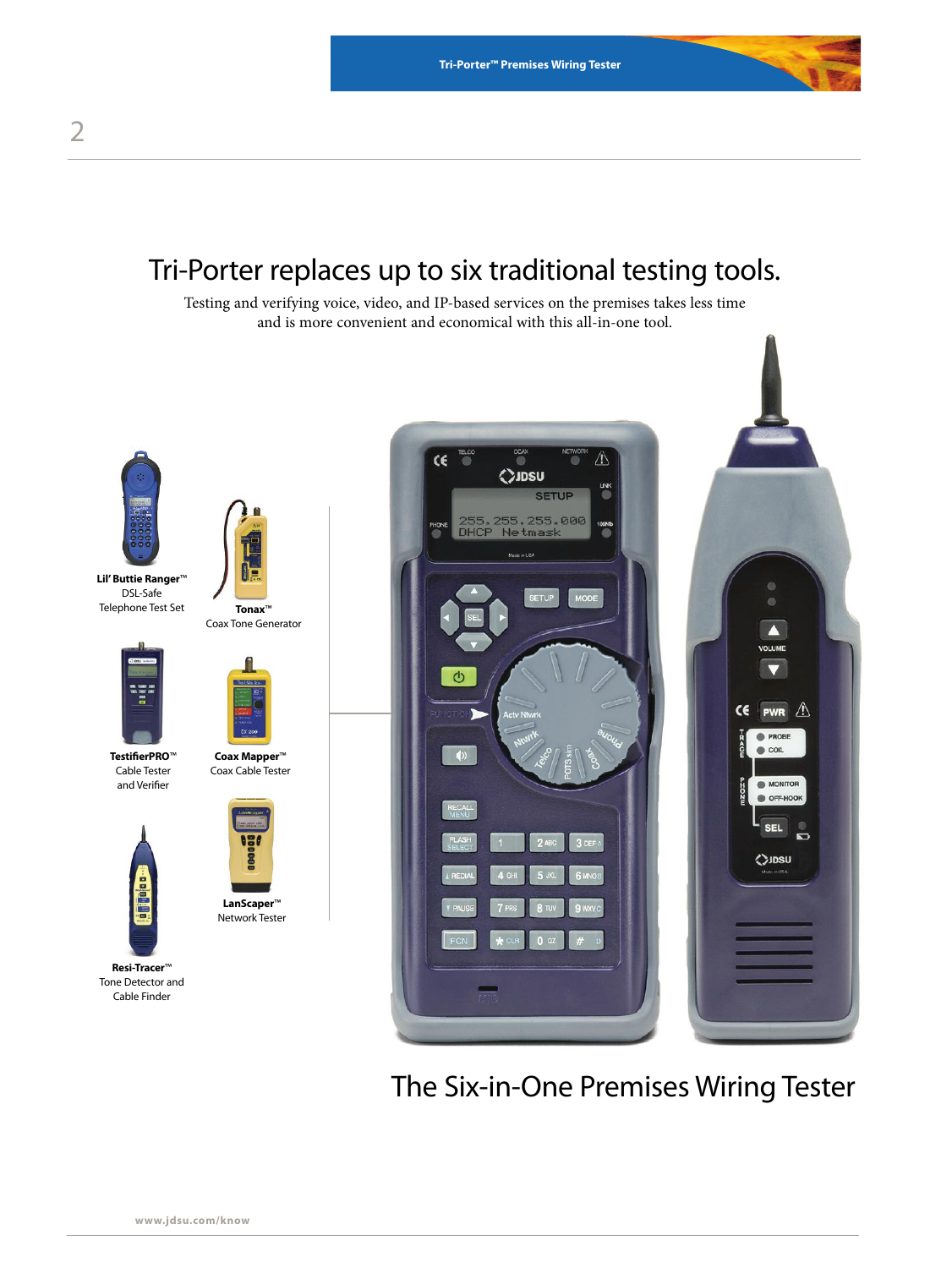# Tri-Porter: A Fully-Featured Premises Wiring Tester





# Test and qualify premises cabling for voice, data, and video.

#### Telco Map Test SEL to execute

## **VOICE**

## **Telephony Testing**

- Identify dial tone without disrupting data (DSL-safe)
- DTMF digit capture to watch dialed call numbers for accuracy
- Verify caller-ID and call waiting caller-ID services
- Dial tone generation to test lines without outside provider service
- Speakerphone for hands-free use
- Probe/wand is also a listen-only telephone test set
- Identify up to 20 RJ11 jack locations at a time

## **SETUP**

255, 255, 255, 000 DHCP Netmask

#### **DATA**

## **Ethernet Network Testing**

- Wiremap and verify cabling continuity
- Measure cable length
- Tone and trace for troubleshooting
- Perform network configuration with DHCP or manual addressing (without a PC) at 100M
- Discover advertised capability and speed of devices up to 1 Gb/s
- Ping IP addresses to verify connectivity to local and Internet devices
- Blink the hub to find cable connection without disconnecting cable at active port
- Identify up to 20 RJ45 jack locations at a time

# RF Energy SEL to execute

# **VIDEO**

# **Coax Testing**

- Measure basic RF service level to identify service presence
- Tone and trace cables through splitters or to active equipment
- Test for opens and shorts
- Measure length
- Identify up to 20 coax locations at a time